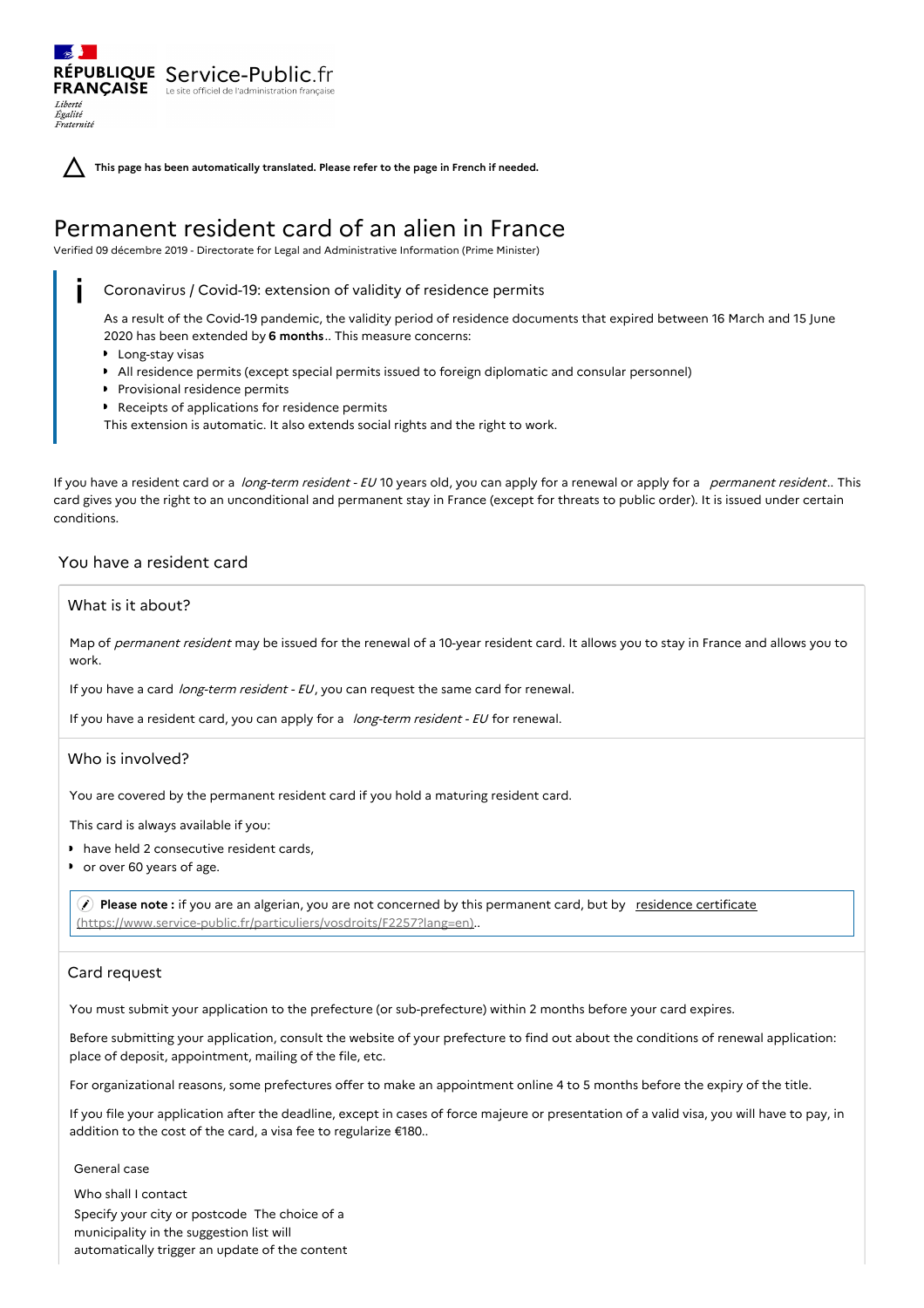Prefecture ¤ [\(http://www.interieur.gouv.fr/Le-ministere/Prefectures\)](http://www.interieur.gouv.fr/Le-ministere/Prefectures)

**Sub-prefecture F** [\(http://www.interieur.gouv.fr/Le-ministere/Prefectures\)](http://www.interieur.gouv.fr/Le-ministere/Prefectures)

**Warning :** some sub-prefectures cannot do the paperwork. Find out more on the website of your prefecture.

In Paris

Who shall I contact

Prefecture de Police de Paris - Residence permit service [\(https://www.prefecturedepolice.interieur.gouv.fr/Demarches/Particulier/Ressortissants-etrangers/Ressortissants-etrangers/Titres](https://www.prefecturedepolice.interieur.gouv.fr/Demarches/Particulier/Ressortissants-etrangers/Ressortissants-etrangers/Titres-de-sejour-Nous-contacter)de-sejour-Nous-contacter)

Parts to supply

- Information about your marital status, and if necessary, about your spouse's and children's status
- Proof of domicile
- Your expired resident card
- <sup>1</sup> 1 identity photos [\(https://www.service-public.fr/particuliers/vosdroits/F10619?lang=en\)](https://www.service-public.fr/particuliers/vosdroits/F10619?lang=en)
- Certificate of honor concerning the continuity of your stay in France (unless waived by the administration)
- If you have never signed a Republican integration contract: statement on honor regarding respect for the principles of the French Republic + proof of sufficient knowledge of the french language [\(https://www.service-public.fr/particuliers/vosdroits/F34501?](https://www.service-public.fr/particuliers/vosdroits/F34501?lang=en) lang=en)
- Declaration of non-polygamy if you are married and a national of a state that allows it

If your file is complete, you receive a receipt [\(https://www.service-public.fr/particuliers/vosdroits/F15763?lang=en\)](https://www.service-public.fr/particuliers/vosdroits/F15763?lang=en) waiting for the prefecture to respond.

Refusal to issue card

**Issuing the card**

Répondez aux questions successives et les réponses s'afficheront automatiquement

Your request is accepted

If your application is accepted, you are summoned to the prefecture for the issue of the title.

Your request is denied If the prefect has notified you of the refusal

The prefect's decision is yours notified by reasoned letter (explicit decision). Such refusal shall be accompanied, unless otherwise provided, by obligation to leave French territory (OQTF) [\(https://www.service-public.fr/particuliers/vosdroits/F18362?lang=en\)](https://www.service-public.fr/particuliers/vosdroits/F18362?lang=en) fixing the country to which you will be returned.

You can form a appeal to the administrative tribunal [\(https://www.service-public.fr/particuliers/vosdroits/F2478?lang=en\)](https://www.service-public.fr/particuliers/vosdroits/F2478?lang=en) (within 48 hours, 15 days or 30 days depending on the type of OQTF).

No reply from the prefect on your request

If the prefecture has not replied to the expiry of the validity of the receipt, it is an implicit refusal.

You can train within 2 months:

- **administrative appeal [\(https://www.service-public.fr/particuliers/vosdroits/F2474?lang=en\)](https://www.service-public.fr/particuliers/vosdroits/F2474?lang=en) (ex gratia before the prefect and/or** hierarchical remedy before the Minister of the Interior),
- and/or a contentious appeal before the administrative tribunal [\(https://www.service-public.fr/particuliers/vosdroits/F2478?](https://www.service-public.fr/particuliers/vosdroits/F2478?lang=en) lang=en)..

 **Warning :** if your receipt expires and you do not have <sup>a</sup> response from the prefecture, the processing time may be extended. In this case, you can obtain the renewal of your receipt at the foreign office of your prefecture.

Card Delivery

The card is given to you by the prefecture or sub-prefecture of your home (depending on the place where your application is filed).

Cost

The issuance of the permanent resident card is subject to a fee.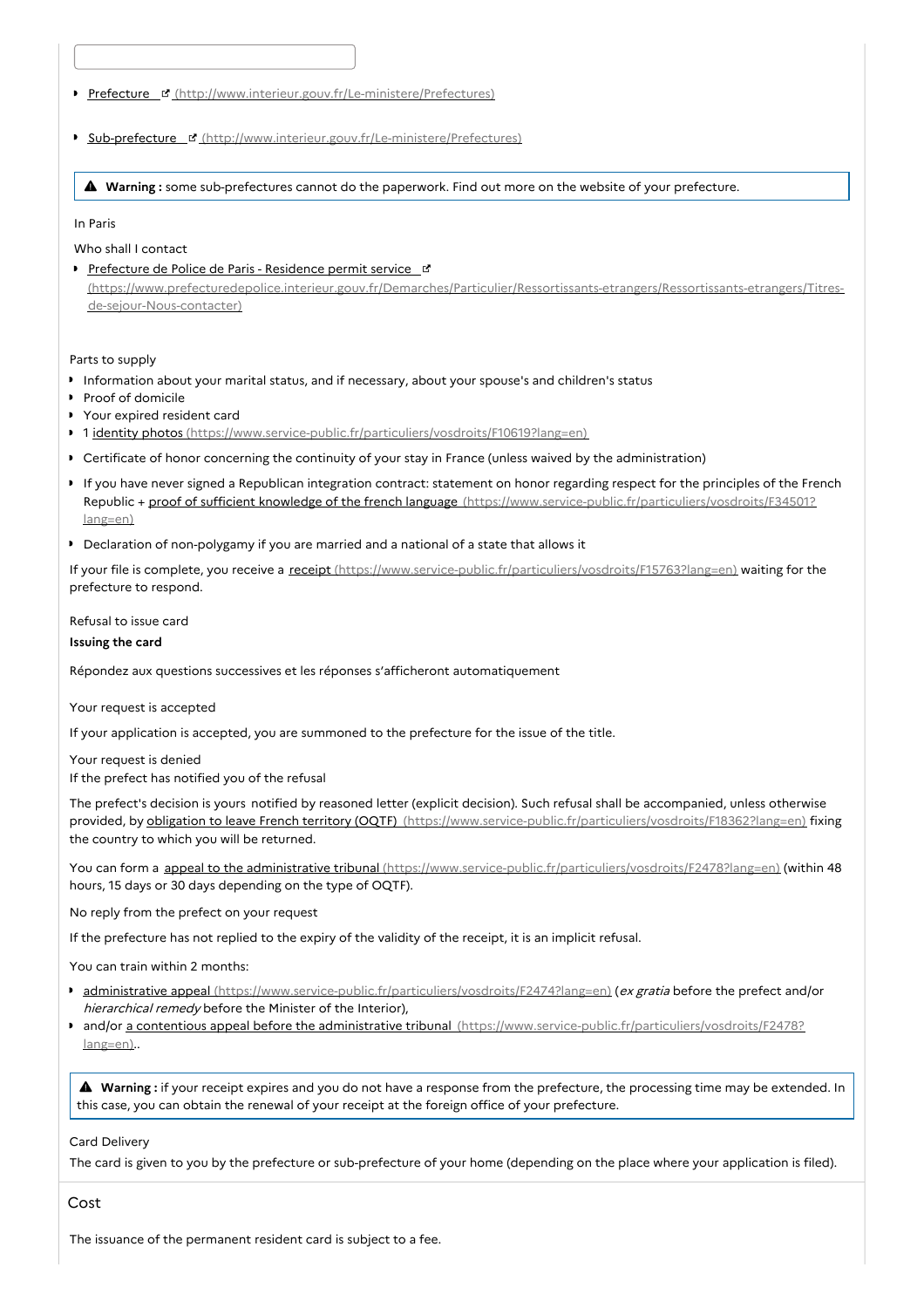You must pay €225 (tax €200 + stamp duty of €25) by tax stamps [\(https://www.service-public.fr/particuliers/vosdroits/F33071?](https://www.service-public.fr/particuliers/vosdroits/F33071?lang=en) lang=en)..

 **FYI :** if you have a resident card because you hold (or are entitled to) an industrial accident or occupational disease pension, you must pay €75 (tax €50 + stamp duty of €25) by tax stamps.

Proof of payment is required:

- at the time of filing the application, or
- when the card is delivered.

Check with your prefecture.

# Duration

The validity period of the permanent resident card is 10 years. It shall be renewed without conditions.

**Please note :** your right to stay is no longer limited in time.

# You have a long-term resident card - EU

# What is it about?

Map of permanent resident is issued in renewal of a resident card or a long-term resident - EU 10 years old. It allows you to stay in France and allows you to work.

If you have a card long-term resident - EU, you can request the same card for renewal.

If you have a resident card, you can apply for a long-term resident - EU for renewal.

#### Who is involved?

You are covered by the permanent resident card if you hold a resident card or long-term resident - EU expiring.

This card is always available if you:

- have held 2 consecutive resident cards,
- or over 60 years of age.  $\bullet$

 **Please note :** if you are Algerian, you are not concerned by this permanent card, but by residence certificate [\(https://www.service-public.fr/particuliers/vosdroits/F2257?lang=en\)..](https://www.service-public.fr/particuliers/vosdroits/F2257?lang=en)

#### Card request

You must submit your application to the prefecture (or sub-prefecture) within 2 months before your card expires.

Before submitting your application, consult the website of your prefecture to find out about the conditions of renewal application: place of deposit, appointment, mailing of the file, etc.

For organizational reasons, some prefectures offer to make an appointment online 4 to 5 months before the expiry of the title.

General case

Who shall I contact Specify your city or postcode The choice of a municipality in the suggestion list will automatically trigger an update of the content

Prefecture ¤ [\(http://www.interieur.gouv.fr/Le-ministere/Prefectures\)](http://www.interieur.gouv.fr/Le-ministere/Prefectures)

**Sub-prefecture & [\(http://www.interieur.gouv.fr/Le-ministere/Prefectures\)](http://www.interieur.gouv.fr/Le-ministere/Prefectures)** 

**Warning :** some sub-prefectures cannot do the paperwork. Find out more on the website of your prefecture.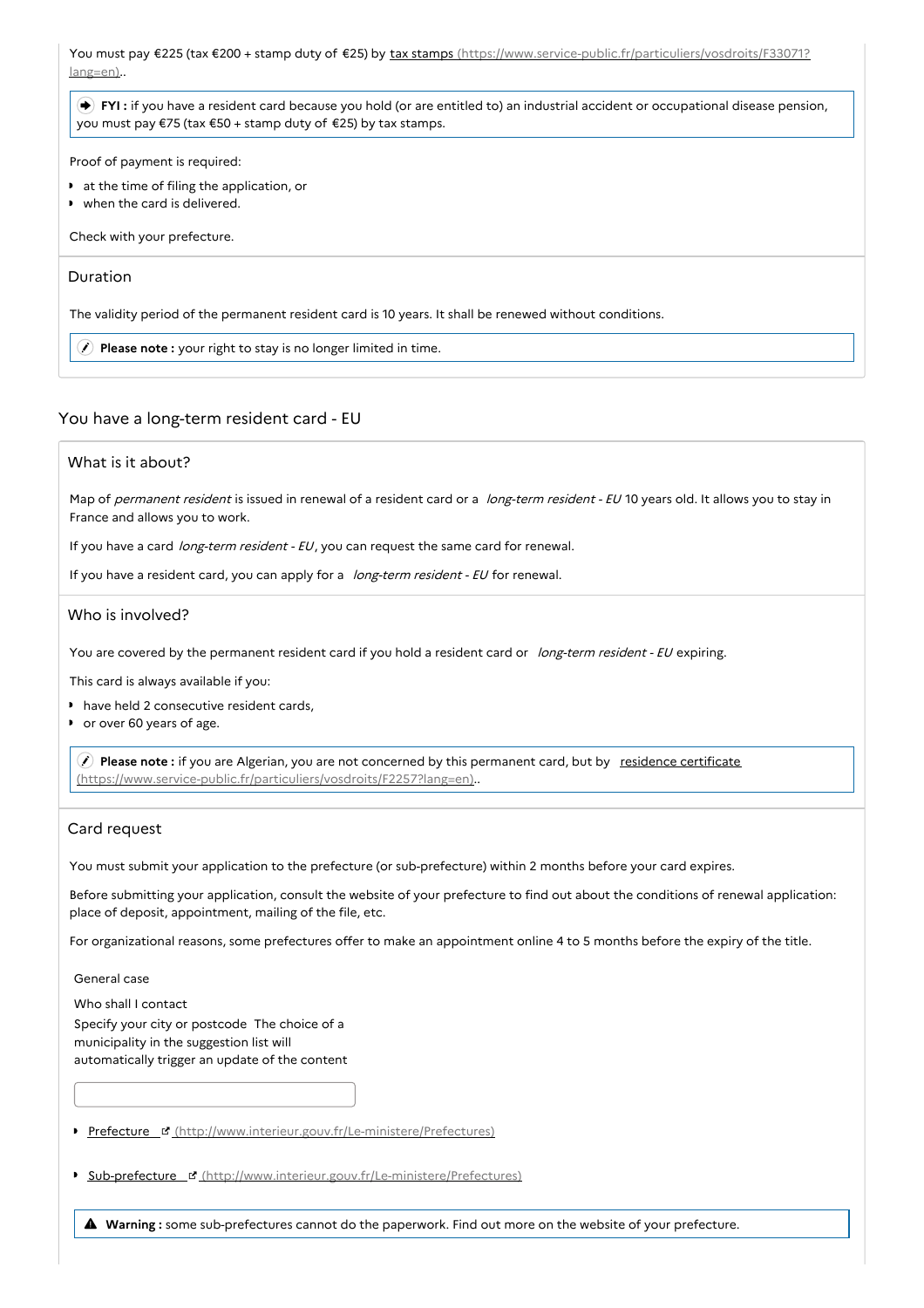## In Paris

Who shall I contact

Prefecture de Police de Paris - Residence permit service

[\(https://www.prefecturedepolice.interieur.gouv.fr/Demarches/Particulier/Ressortissants-etrangers/Ressortissants-etrangers/Titres](https://www.prefecturedepolice.interieur.gouv.fr/Demarches/Particulier/Ressortissants-etrangers/Ressortissants-etrangers/Titres-de-sejour-Nous-contacter)de-sejour-Nous-contacter)

If you file your application after the deadline, except in cases of force majeure or presentation of a valid visa, you will have to pay, in addition to the cost of the card, a visa fee to regularize €180..

Parts to supply

- Information about your marital status, and if necessary, about your spouse's and children's status
- Proof of domicile
- Your expired resident card
- 1 identity photos [\(https://www.service-public.fr/particuliers/vosdroits/F10619?lang=en\)](https://www.service-public.fr/particuliers/vosdroits/F10619?lang=en)
- Certificate of honor concerning the continuity of your stay in France (unless waived by the administration)
- If you have never signed a Republican integration contract: statement on honor regarding respect for the principles of the French Republic + proof of sufficient knowledge of the french language [\(https://www.service-public.fr/particuliers/vosdroits/F34501?](https://www.service-public.fr/particuliers/vosdroits/F34501?lang=en) lang=en)
- Declaration of non-polygamy if you are married and a national of a state that allows it

If your file is complete, you receive a receipt [\(https://www.service-public.fr/particuliers/vosdroits/F15763?lang=en\)](https://www.service-public.fr/particuliers/vosdroits/F15763?lang=en) waiting for the prefecture to respond.

Refusal to issue card

#### **Issuing the card**

Répondez aux questions successives et les réponses s'afficheront automatiquement

Your request is accepted

If your application is accepted, you are summoned to the prefecture for the issue of the title.

Your request is denied

If the prefect has notified you of the refusal

The prefect's decision is yours notified by reasoned letter (explicit decision). Such refusal shall be accompanied, unless otherwise provided, by obligation to leave French territory (OQTF) [\(https://www.service-public.fr/particuliers/vosdroits/F18362?lang=en\)](https://www.service-public.fr/particuliers/vosdroits/F18362?lang=en) fixing the country to which you will be returned.

You can form a appeal to the administrative tribunal [\(https://www.service-public.fr/particuliers/vosdroits/F2478?lang=en\)](https://www.service-public.fr/particuliers/vosdroits/F2478?lang=en) (within 48 hours, 15 days or 30 days depending on the type of OQTF).

No reply from the prefect on your request

If the prefecture has not replied to the expiry of the validity of the receipt, it is an implicit refusal.

You can train within 2 months:

- **administrative appeal** [\(https://www.service-public.fr/particuliers/vosdroits/F2474?lang=en\)](https://www.service-public.fr/particuliers/vosdroits/F2474?lang=en) (ex gratia before the prefect and/or hierarchical remedy before the Minister of the Interior),
- and/or a contentious appeal before the administrative tribunal [\(https://www.service-public.fr/particuliers/vosdroits/F2478?](https://www.service-public.fr/particuliers/vosdroits/F2478?lang=en) lang=en)..

 **Warning :** if your receipt expires and you do not have <sup>a</sup> response from the prefecture, the processing time may be extended. In this case, you can obtain the renewal of your receipt at the foreign office of your prefecture.

# Card Delivery

The card is given to you by the prefecture or sub-prefecture of your home (depending on the place where your application is filed).

Cost

The issuance of the permanent resident card is subject to a fee.

You must pay €225 (tax €200 + stamp duty of €25) by tax stamps [\(https://www.service-public.fr/particuliers/vosdroits/F33071?](https://www.service-public.fr/particuliers/vosdroits/F33071?lang=en) lang=en)..

 **FYI :** if you have a resident card because you hold (or are entitled to) an industrial accident or occupational disease pension, you must pay €75 (tax €50 + stamp duty of €25) by tax stamps.